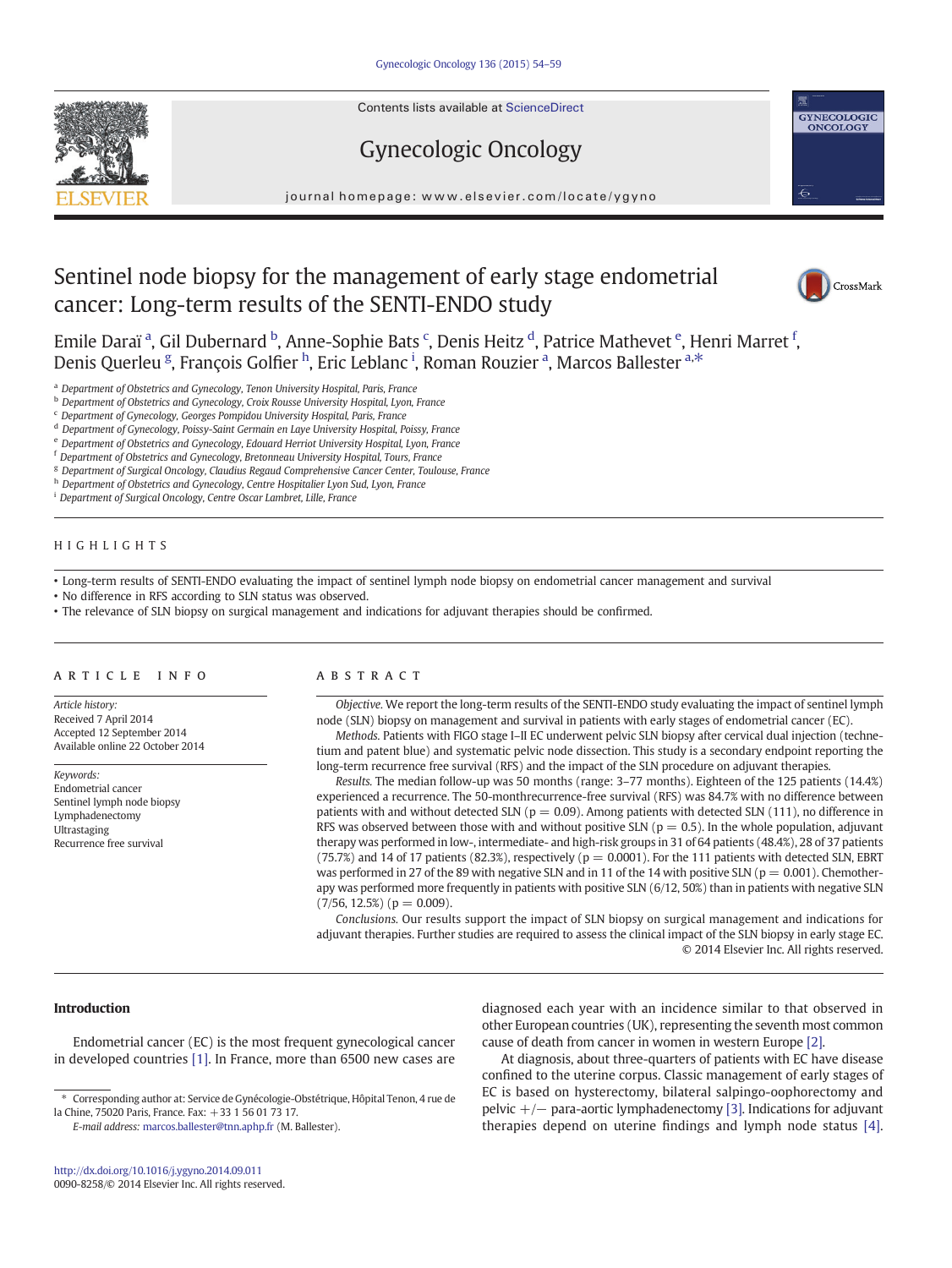Histological characteristics are recognized as being independent prognostic factors for survival and have given rise to the identification of three risk groups of relapse according to histology (type 1: endometrioid carcinoma, type 2: carcinosarcoma, clear cell or serous papillary carcinoma), tumor grade and depth of myometrial invasion [\[3,5\].](#page-5-0) The five-year overall survival is 75% for all FIGO stages, and as high as 95% for early stages confined to the uterus.

Recently, two trials and a meta-analysis have been published suggesting that pelvic lymphadenectomy has no impact on overall and disease-free survivals in patients with early stage EC while exposing patients to the risk of complications [6–[8\].](#page-5-0) However, these results have been discussed in light of studies demonstrating that pelvic and paraaortic lymphadenectomy is associated with longer overall survival for patients with intermediate- or high-risk EC [\[9\]](#page-5-0). Moreover, none of these data took into account the contribution of sentinel lymph node (SLN) biopsy in improving metastasis detection through ultrastaging [\[10\]](#page-5-0). Indeed, in a multicenter study evaluating the contribution of SLN biopsy in early stage EC, 17% of women had lymph node metastasis suggesting that SLN biopsy adds significant data to uterine findings to tailor adjuvant therapy [\[11\].](#page-5-0) Finally, Kitchener concluded that SLN biopsy could be a trade-off between systematic lymphadenectomy and no lymphadenectomy [\[12\]](#page-5-0). However, the impact of SLN biopsy on surgical management and indications for adjuvant therapies, and hence potentially on recurrence, has been poorly investigated to date. We report the long-term results of a prospective multicenter study on SLN biopsy in patients with early stages EC (SENTI-ENDO).

#### Patients and methods

This prospective study was approved by our Institutional Review Committee (Ile de France 1, CPP 0711481) and registered on ClinicalTrials.gov under NCT00987051. From July 2007 to August 2009, all patients with EC seen at one of the nine participating centers were considered for enrollment. Inclusion criteria were: endometrial carcinoma confirmed by biopsy, patients over 18 years affiliated to the French Health Care System and speaking and reading French, invasive cancers (FIGO stages I and II according to the 1988 FIGO classification) [\[13\],](#page-5-0) intention of surgical staging, and absence of pregnancy. Exclusion criteria were: FIGO stages III and IV, previous lymphadenectomy or surgery that could change the uterine lymphatic drainage (conization, myomectomy) and pregnancy. All patients underwent a preoperative MRI unless contraindicated in which case a CT scan was recommended [\[11\].](#page-5-0) All enrolled patients signed an informed consent.

As previously published, participating centers signed an agreement to strictly follow the protocol fortracer injection with lymphoscintigraphy and surgery and lymph node processing [\[11\]](#page-5-0). In accordance with French guidelines, the extent of lymphadenectomy was decided on according to preoperative pathological results [\[14\].](#page-5-0) For patients with type 1 EC, a pelvic lymphadenectomy was performed in all patients after the SLN biopsy. A para-aortic lymphadenectomy (PAAL) was recommended if metastases were detected on intraoperative histology or after definitive histology. For patients with type 2 EC, systematic pelvic and para-aortic lymphadenectomy was recommended whatever the SLN status. The usual boundaries of PAAL were respected with the left renal vein as the upper limit.

# Adjuvant therapies and follow-up

Based on definitive histology, three risk groups according to the ESMO guidelines for EC were defined as follows [\[3\]](#page-5-0): low risk (type 1 EC, stage IA grade 1 or 2); intermediate risk (type 1 EC, stage IA grade 3, or stage IB grade 1 or 2); and high risk (type 1 EC, stage IB grade 3, or type 2 EC of any stage and grade). For patients with low-risk EC, no adjuvant therapy was recommended. For patients with intermediaterisk EC, a vaginal brachytherapy (VBT) was recommended. For patients with high-risk EC, a whole pelvic external beam radiotherapy (EBRT)

(50 Gy in 25 fractions) and chemotherapy consisting of a cisplatinbased regimen for four to six cycles were recommended but depending on the center and the physician's discretion.

We assessed the patients before surgery, at the one-month postoperative visit, then every three months in the first year, every six months in years two and three, and every year thereafter. According to French guidelines, surveillance was based on routine pelvic examination [\[14\].](#page-5-0) Follow-up data collected included details on recurrence, treatments, side effects and survival.

### **Statistics**

The primary end-point was to estimate the Negative Predictive Value (NPV) of pelvic SLN in endometrial cancer per hemipelvis and per patient. The secondary end-point was recurrence-free survival.

We defined recurrence-free survival as the time from surgery to first reappearance of EC or death from any cause. Patients who were known to be still alive and without recurrence at the time of the analysis were censored at the time of their last follow-up. We compared Kaplan– Meier curves for all time-to-event outcome measures with the standard (non-stratified) log-rank test. All p values are two-sided. Data were managed with an Access database (Microsoft, Redmond, WA) and analyzed using the R 2.11® software available freely online.

#### Results

### Impact of SLN biopsy on surgical management and adjuvant therapies

Among the 125 patients included in the study, preoperative assessment of EC risk groups was available in 82 (65.6%). Preoperative histological grade was not available in 43 cases (mainly due to insufficient tissue in Pipelle endometrial sampling). Among these patients, the number of patients with low-, intermediate- and high-risk EC was 35, 24 and 23 (64 type 1 and 18 type 2 EC), respectively. Ten of the 23 patients with high-risk EC underwent a systematic PAAL (Table 1).

Three (33.3%) of the nine patients with metastatic SLNs at intraoperative examination underwent immediate PAAL because of a type 2 EC at preoperative histology and four (44.4%) had type 1 EC and underwent PAAL exclusively due to metastatic SLNs. Two of these had positive

#### Table 1

Epidemiological and surgical characteristics of the 125 patients included in the study protocol.

|                                           | Patients ( $n = 125$ ) |
|-------------------------------------------|------------------------|
| Age (years) (range)                       | $63(38-100)$           |
| BMI $\left(\frac{kg}{m^2}\right)$ (range) | $27(18-54)$            |
| Preoperative FIGO 2009 stage-n(%)         |                        |
| ΙA                                        | 82 (66%)               |
| <b>IB</b>                                 | 42 (33%)               |
| $\mathbf{H}$                              | 1(1%)                  |
| Preoperative histology-n(%)               |                        |
| Endometrioid                              | 107 (86%)              |
| Clear cell                                | 3(2%)                  |
| Serous papillary                          | 7(6%)                  |
| Undifferentiated                          | 7(6%)                  |
| Other                                     | 1(1%)                  |
| $SLN$ detection- $n(\%)$                  | 111 (89%)              |
| Para-aortic lymphadenectomy-n(%)          | 15 (12%)               |
| Preoperative risk groups-n(%)             |                        |
| Low-risk                                  | 35 (28%)               |
| Intermediate-risk                         | 24 (19.2%)             |
| High-risk                                 | 23 (18.4%)             |
| Not available                             | 43 (34.4%)             |
| Postoperative risk groups-n(%)            |                        |
| Low-risk                                  | 64 (51.2%)             |
| Intermediate-risk                         | 37 (29.6%)             |
| High-risk                                 | 17 (13.6%)             |
| Not available                             | 7(5.6%)                |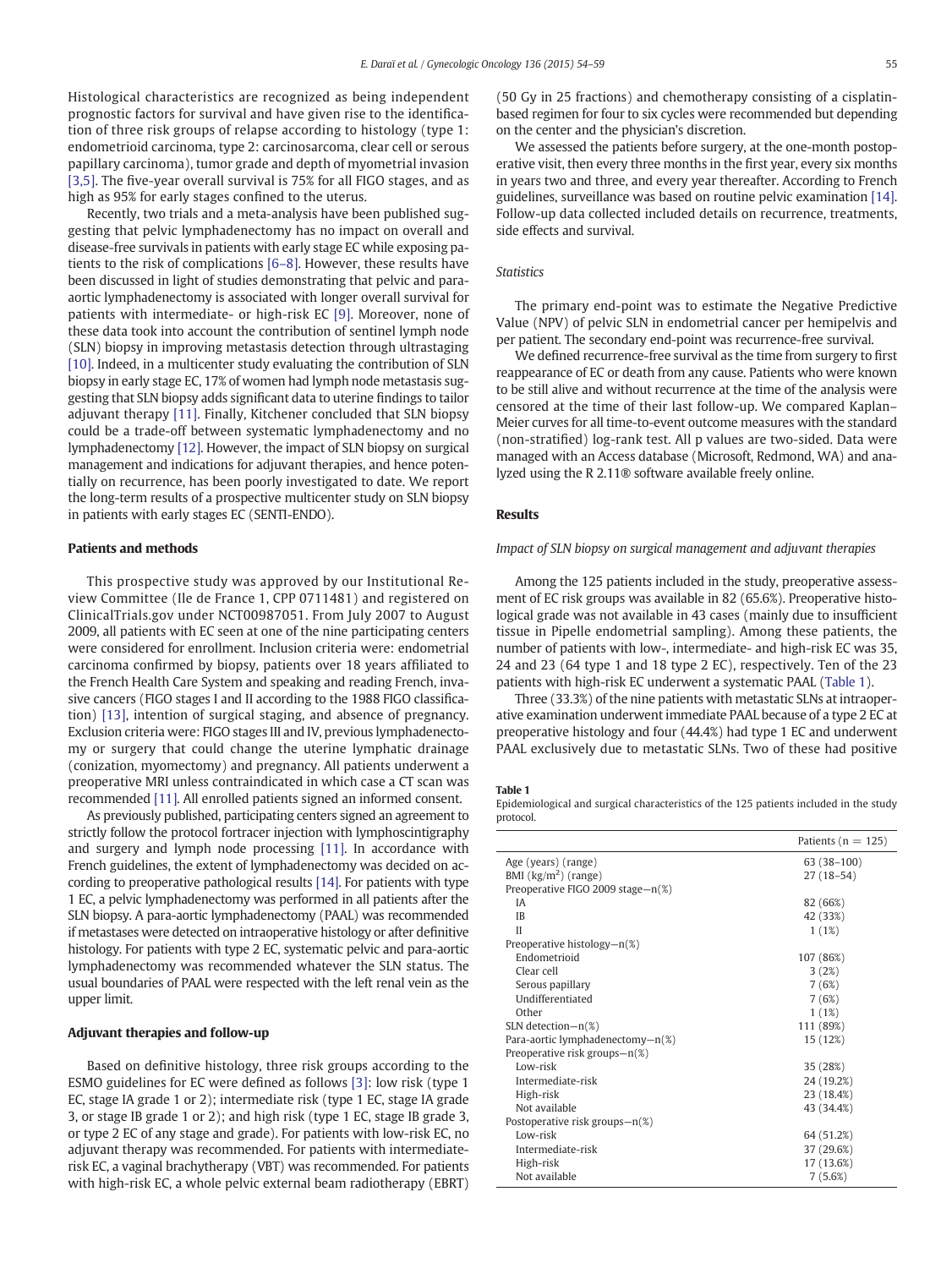non-SLNs. PAAL was not performed in two cases due to severe morbidity.

Among the seven remaining patients with positive SLN at final histology not detected intraoperatively, only one underwent a second intention PAAL. No metastases were found in non-SLNs. For the remaining six patients who did not have a second PAAL, one patient with micrometastases on SLNs had a recurrence in the paraaortic area 12 months after initial surgical management.

In patients with detected SLN, 57 had low-risk, 33 intermediate-risk and 16 high-risk EC (not available in five cases). In those without detected SLN, seven had low-risk EC, four intermediate-risk and one high-risk (not available in two cases). No difference in the EC risk group was observed between patients with and without detected SLN ( $p = 0.7$ ).

In the whole population, adjuvant therapy was performed in low-, intermediate- and high-risk groups in 31 of 64 patients (48.4%), 28 of 37 patients (75.7%) and 14 of 17 patients (82.3%), respectively ( $p = 0.0001$ ). This difference was significant between low- and intermediate-risk groups and between low- and high-risk groups but without difference between intermediate- and high-risk groups. For the 111 patients with detected SLN, EBRT was performed in 27 of 89 patients with negative SLN and in 11 of 14 patients with positive SLN  $(p = 0.001)$  (not available in eight cases). Chemotherapy was performed more frequently in patients with positive SLN (6/12, 50%) than in patients with negative SLN  $(7/56, 12.5%)$  ( $p = 0.009$ ).

SLN metastases were found in 16 of the 111 patients with detected SLN. Ultrastaging allowed the detection of SLN metastases in 9/16 patients with SLN metastases (macrometastases in one case, micrometastases and/or ITC in eight cases). EBRT and chemotherapy were respectively performed in 6/9 patients and 2/9 patients with SLN metastases diagnosed thanks to ultrastaging. Hence, ultrastaging allowed a change in adjuvant therapies in 6/16 (37.5%) patients with SLN metastases, 6/19 (31.5%) of patients with LN metastases and 6/111 (5.4%) of patients with detected SLN.

### Recurrence rate and survival (Figs. 1, 2)

The median follow-up for the 125 patients included in the study was 50 months (range: 3–77 months). Eighteen patients (14.4%) experienced a recurrence [\(Table 2](#page-3-0)). Recurrence-free survival (RFS) in the whole population was 84.7% ([Fig. 3](#page-4-0)a). The recurrence rate in patients with and without detected SLN was 12.6% (14/111) and 28.6%  $(4/14)$ , respectively ( $p = 0.23$ ). No difference in RFS was found between patients with and without detected SLN ( $p = 0.09$ ) [\(Fig. 3b](#page-4-0)). No difference in RFS was observed between patients with and without lymph node metastases ( $p = 0.17$ ). A difference in RFS was observed according to the risk group ( $p < 0.0001$ ) [\(Fig. 4\)](#page-4-0): it was higher for low- or intermediate-risk groups compared to the high-risk group but without difference between the two first groups. RFS was lower for patients with lymphovascular space involvement ( $p = 0.02$ ).

Among patients with detected SLN, no difference in RFS was observed between those with and without positive SLN ( $p = 0.5$ ). A difference in RFS was observed according to the risk group ( $p < 0.0001$ ). This difference was significant between low- and high-risk groups ( $p < 0.001$ ) and between intermediate- and high-risk groups ( $p = 0.03$ ) while no difference was observed between low- and intermediate-risk groups.

# Discussion

Despite the publication of two randomized trials showing that there is no advantage in performing systematic lymphadenectomy in patients with early stage EC, there is persistent debate about the relevance of including lymphadenectomy in standard management of EC [6–[8,11,12\]](#page-5-0). In our first report, we demonstrated that SLN biopsy adequately predicts lymph node status especially for patients with type 1 EC and that lymph node involvement was more accurately detected by ultrastaging [\[11\]](#page-5-0). However, the clinical relevance of this strategy was not proved. In the present study, patients with positive SLN underwent immediate PAAL and adjuvant EBRT and chemotherapy more frequently while no difference in RFS according to SLN status was observed. This absence of difference in RFS is probably related to lack of power of our study. Using the Surveillance Epidemiology and End Results dataset, Chino et al. reported that lymph node dissection (LND) was associated with a higher survival vs. no LND for patients at low risk whereas adjuvant therapy had no impact [\[15\].](#page-5-0) Using a multivariate propensity score analysis, Bendifallah et al. demonstrated that lymphadenectomy had a positive impact on disease specific survival



Fig. 1. Adjuvant therapies and recurrences for the 14 patients without SLN detection.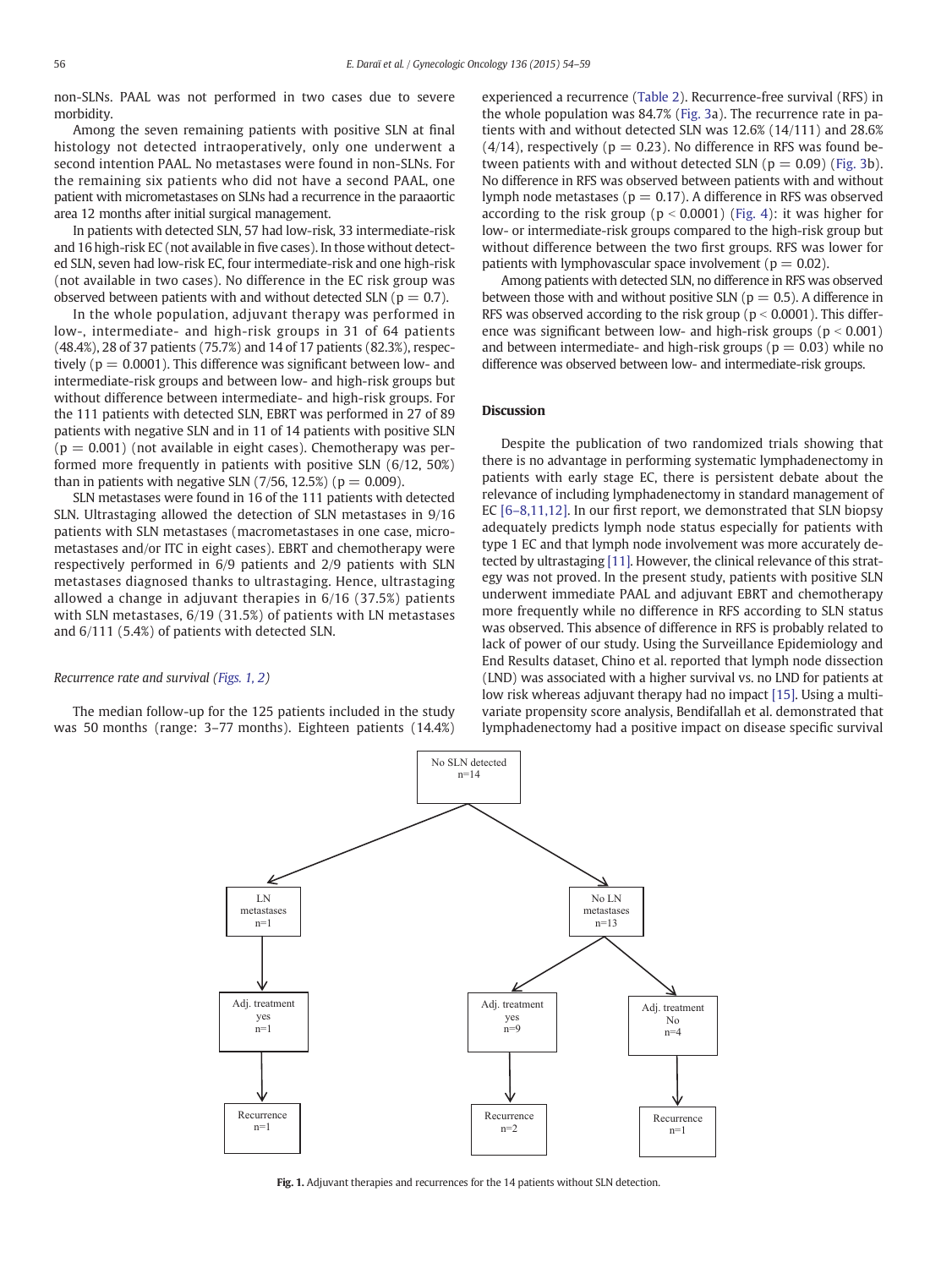<span id="page-3-0"></span>

Fig. 2. Adjuvant therapies and recurrences for the 111 patients with detected SLN.

for patients with stage I-grade 3 EC [\[16\]](#page-5-0). Using a model evaluating the risk of lymphatic spread and the effects of treatment on patients with EC, Naumann suggested that the ASTEC trial was unable to detect a

difference in outcome as no stratification of adjuvant therapies was planned according to lymph node status [\[17\].](#page-5-0) In accordance with previous study, with an estimated 9% of lymph node metastases detected by

# Table 2

Characteristics of the 18 patients who experienced a recurrence.

| Patient | SLN detected   | Postoperative risk | Positive SLN   | Positive lymph node | Type of metastasis | Adjuvant treatment | RFS (months) | Type of recurrence            |
|---------|----------------|--------------------|----------------|---------------------|--------------------|--------------------|--------------|-------------------------------|
|         | Yes            | High               | N <sub>o</sub> | Yes                 | Micro              | Radiotherapy       | 18           | Nodal                         |
| 2       | Yes            | High               | N <sub>o</sub> | No                  |                    | Radiotherapy $+$   | 10           | $Nodal + lung$                |
|         |                |                    |                |                     |                    | chemotherapy       |              |                               |
| 3       | Yes            | Intermediate       | N <sub>o</sub> | N <sub>o</sub>      |                    | Brachytherapy      | 6            | Nodal                         |
| 4       | N <sub>o</sub> | Low                | N <sub>o</sub> | Yes                 | Macro              | <b>NA</b>          | 15           | Peritoneal carcinomatosis     |
| 5       | N <sub>o</sub> | Intermediate       | N <sub>o</sub> | Yes                 | Macro              | Radiotherapy       | 5            | Vaginal                       |
| 6       | Yes            | Low                | N <sub>o</sub> | No                  |                    | Brachytherapy      | 15           | Abdominal wall                |
|         | Yes            | Intermediate       | N <sub>o</sub> | No                  | $\qquad \qquad -$  | Radiotherapy       | 19           | Peritoneal carcinomatosis     |
| 8       | Yes            | Low                | N <sub>o</sub> | No                  |                    | <b>NA</b>          | 11           | Nodal $+$ bone                |
| 9       | Yes            | High               | No             | No                  |                    | Radiotherapy       | 12           | $Nodal + peritoneal$          |
|         |                |                    |                |                     |                    |                    |              | carcinomatosis                |
| 10      | N <sub>o</sub> | Intermediate       | N <sub>o</sub> | N <sub>o</sub>      |                    | Radiotherapy       | 27           | Suburethral                   |
| 11      | Yes            | Low                | N <sub>o</sub> | No                  |                    | <b>NA</b>          | 24           | Nodal                         |
| 12      | Yes            | High               | Yes            | Yes                 | Macro              | Radiotherapy $+$   | 18           | Lung                          |
|         |                |                    |                |                     |                    | chemotherapy       |              |                               |
| 13      | Yes            | High               | Yes            | Yes                 | Macro              | Brachytherapy $+$  | 12           | $Nodal + peritoneal$          |
|         |                |                    |                |                     |                    | radiotherapy       |              | carcinomatosis                |
| 14      | Yes            | High               | N <sub>o</sub> | No                  |                    | Radiotherapy       | 14           | Lung                          |
| 15      | Yes            | High               | N <sub>o</sub> | N <sub>o</sub>      |                    | Radiotherapy       | 27           | Lung                          |
| 16      | Yes            | Intermediate       | N <sub>o</sub> | No                  |                    | Brachytherapy      | 12           | bone                          |
| 17      | N <sub>o</sub> | High               | N <sub>o</sub> | N <sub>o</sub>      |                    | Brachytherapy      | 20           | Suburethral $+$ nodal (groin) |
| 18      | Yes            | High               | Yes            | Yes                 | Macro              | Brachytherapy $+$  | 24           | $Lung + brain$                |
|         |                |                    |                |                     |                    | radiotherapy $+$   |              |                               |
|         |                |                    |                |                     |                    | chemotherapy       |              |                               |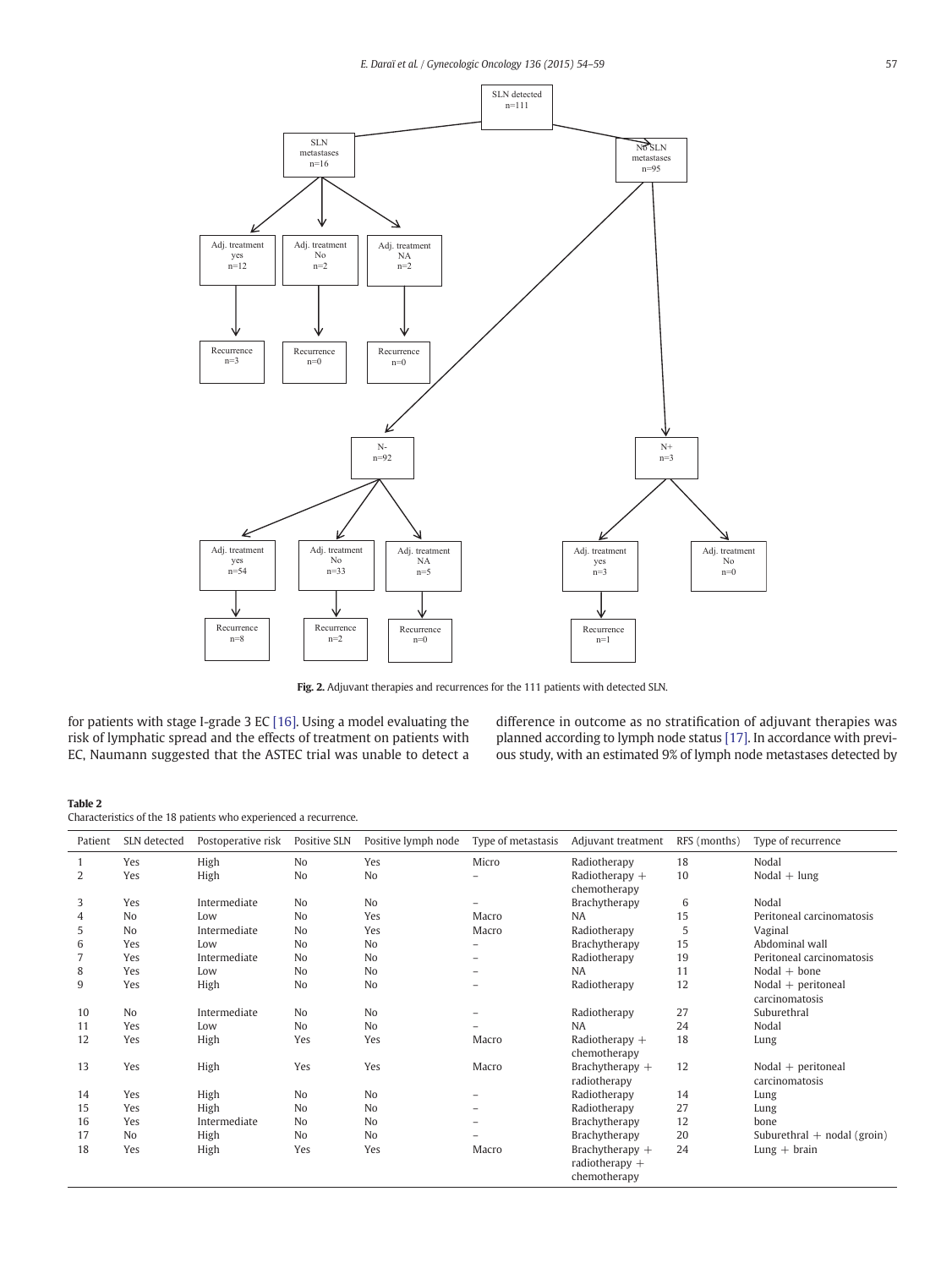<span id="page-4-0"></span>

Fig. 3. Recurrence-free survival in the whole population according to SLN detection.

routine histology in the ASTEC trial, a difference in 3-year survival of 7% would be observed when comparing standard treatment with and without lymphadenectomy [\[17\].](#page-5-0) Conversely, SLN biopsy detected 17% of patients with lymph node metastases with an estimated difference in 3-year survival reaching 12%.

In the present study, a lower RFS was observed for patients in the high-risk group compared to those in the low- and intermediate-risk groups. For patients at low risk, using routine histology on the lymph nodes, previous studies reported nodal metastases in only 3–5% [\[18\].](#page-5-0) In the current study, SLN detected 11% of lymph node metastases with a potential difference in 3-year survival of 11%. For low-risk patients, all lymph node metastases were exclusively detected on SLN without positive non-SLN suggesting the therapeutic effect of SLN biopsy. However, our results also underline the risk of para-aortic lymph node recurrence when pelvic micrometastases are detected on SLN justifying the possibility of PAAL in this case. In the SEPAL study, using routine histology, no benefit of adding para-aortic to pelvic lymphadenectomy for patients at low-risk EC was observed [\[9\].](#page-5-0) However, some reports have suggested a relation between the presence of micrometastases and the risk of recurrence [\[19\].](#page-5-0) Therefore, further studies taking into account the detection of micrometastases are required to better define surgical strategy.

Exclusion of lymph node involvement is also crucial to identify patients that would not benefit from adjuvant therapy. In the present study, for patients with no detected SLN, despite a high incidence of adjuvant therapy (71% of the patients), the recurrence rate was 28.6% vs. 12.6% in patients with detected SLN suggesting that criteria based on uterine specimen and lymphadenectomy without ultrastaging are insufficient to plan adjuvant therapy. This is in agreement with the data of Nugent et al. showing that uterine factors were less likely to be predictive of recurrence than lymph node status [\[20\].](#page-5-0) Moreover, the Benedetti-Panici trial and the SEPAL study reported a lower rate of postoperative radiotherapy when full staging was performed [\[8,9\]](#page-5-0). Finally, in a series of 1077 patients with EC, Trovik et al. observed improved overall and disease specific survivals linked to a shift from standard surgery (hysterectomy with bilateral salpingo-oophorectomy) to a more extensive surgery with lymphadenectomy along with a reduction in adjuvant radiotherapy [\[21\]](#page-5-0). Since the publications of the PORTEC-1 and 2 and GOG-99 trials, there has been an escalation in indications for adjuvant therapies [22–[24\]](#page-5-0). However, these trials, focusing on



Fig. 4. Recurrence-free survival in the whole population according to risk groups.

patients of intermediate/high-risk groups, had various definitions of this risk group rendering indications for VBT and EBRT somewhat blurred. In our low-risk group, representing more than half of the population, the overall recurrence rate was 5.2% with no recurrence for the six patients with positive SLN after adjuvant therapy. One recurrence on the abdominal wall was observed among the 21 low-risk patients with negative SLN and adjuvant therapy (4.7%) and two recurrences among the 29 patients with negative SLN and no adjuvant therapy (6.9%). These results compare favorably with those of Nugent et al. using the criteria of the PORTEC-1 trial and reporting 4% of low-risk patients with lymph node metastases but a recurrence rate of 14% [\[20\]](#page-5-0). Similarly, using the criteria of the GOG-99 trial, the lymph node involvement rate was 3% for low-risk patients, but the recurrence rate 24% [\[22\].](#page-5-0) In addition, the meta-analysis of Kong et al. demonstrated that adding an EBRT did not impact on disease-free survival for low-risk patients while an increased cancer-related death rate was found [\[25\]](#page-5-0). When considering our patients in the intermediate- or high-risk groups, the overall recurrence rate was 13.5% and 42.8% when the patients with type 2 EC were excluded. In the PORTEC-1 trial including patients of intermediate–high risk after standard surgical treatment without lymphadenectomy, the 5-year recurrence rate was 4% in the surgery and EBRT group versus 14% in the surgery alone group, but without difference in overall survival [\[23\].](#page-5-0) In the PORTEC-2 trial including patients with type 1 EC of intermediate/high-risk after standard surgery and comparing EBRT to VBT, no difference in estimated 5-year rates of vaginal recurrence and distance metastases was found [\[24\]](#page-5-0). However, an increased risk of pelvic recurrence probably related to lymph node relapse was observed in the VBT group (HR 8.29, 95% CI 1.04–66.4;  $p = 0.02$ ) confirming the relevance of assessing lymph node status to adapt adjuvant therapy and particularly EBRT.

Another challenge for physicians faced with patients with EC is to assess their presumed preoperative risk group to adapt treatment taking into account morbidity factors such as the age of the patient and obesity. As previously observed in retrospective studies, there is a high discrepancy in risk group evaluation between preoperative assessment based on endometrial biopsy and MRI, and final histology [\[26\]](#page-5-0). For patients at preoperative low risk upstaged to final intermediate–high risk, despite a low incidence of lymph node involvement when SLN biopsy is not performed, the impact of surgical management is a key issue mainly concerning the indication of a second surgery for comprehensive lymphadenectomy [\[27\]](#page-5-0). In the present study the overall discrepancy rate was 33%. For the 31 patients at low risk on preoperative findings, 23 patients were of intermediate-high risk at final histology. In the SEPAL study, it was demonstrated that overall survival was significantly longer when pelvic and PAAL was performed compared to pelvic lymphadenectomy alone particularly for patients at intermediate- or high-risk ( $p = 0.0009$ ) [\[9\]](#page-5-0). However, it is important to note that the rate of patients with positive lymph nodes in the pelvic lymphadenectomy group and in the para-aortic and pelvic lymphadenectomy group was respectively 14% and 18% suggesting that most of the patients had no benefit of systematic lymphadenectomy while exposing them to an increased risk of short- and long-term complications such as lymphoedema and lymphocyst. In this specific setting, SLN biopsy allows us to identify patients who would potentially benefit from undergoing an extended lymphadenectomy to the para-aortic area in the case of intraoperative positivity of SLN as the estimated risk of avoiding metastases is 1% [\[28\].](#page-5-0) In the present study, among the six patients with type 1 EC and positive SLN on intraoperative histology, four underwent an immediate PAAL exclusively based on SLN status showing two patients with metastases on non-SLNs.

Some limits of the present trial have to be underlined. First, as in the ASTEC trial, no stratification for adjuvant therapy was planned which means that we cannot draw definite conclusions about which risk group would benefit from an adjuvant therapy. However, in agreement with a previous study, in the absence of positive SLN, our results support that no adjuvant therapy is required for patients in the low